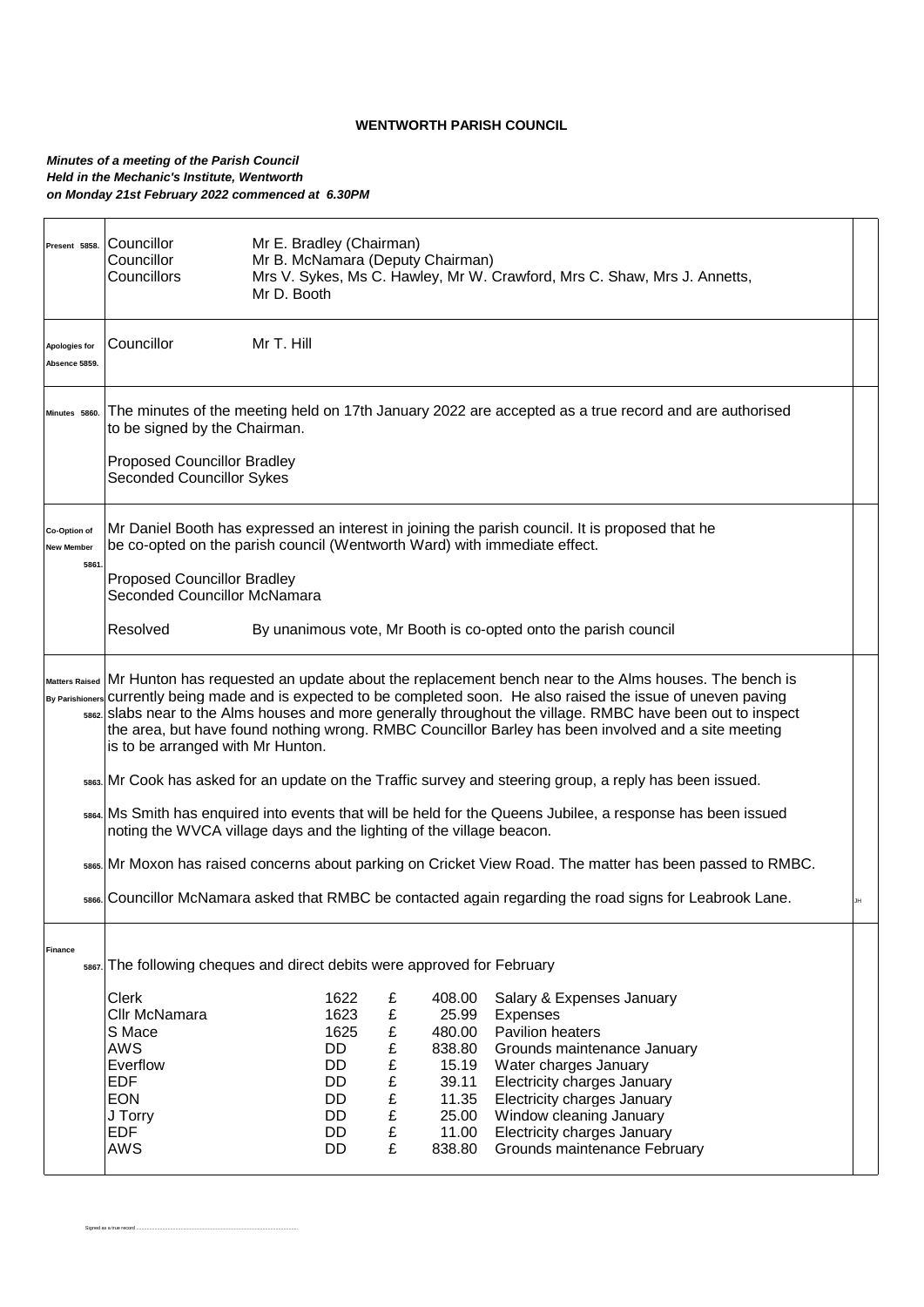|                           | <b>EON</b><br><b>EDF</b><br>J Torry<br>Everflow                                                                                                                                                                                                                                   |               | DD.<br>DD<br>DD<br>DD. | £<br>£<br>£<br>£ | 0.64<br>11.00<br>25.00<br>16.82 | <b>Electricity charges February</b><br><b>Electricity charges February</b><br>Window cleaning February<br>Water charges February                                                                                                              |  |  |  |
|---------------------------|-----------------------------------------------------------------------------------------------------------------------------------------------------------------------------------------------------------------------------------------------------------------------------------|---------------|------------------------|------------------|---------------------------------|-----------------------------------------------------------------------------------------------------------------------------------------------------------------------------------------------------------------------------------------------|--|--|--|
|                           | <b>Proposed Councillor Crawford</b><br><b>Seconded Councillor Sykes</b>                                                                                                                                                                                                           |               |                        |                  |                                 |                                                                                                                                                                                                                                               |  |  |  |
|                           | 5868. The budget has been finalised and it is proposed that it be accepted                                                                                                                                                                                                        |               |                        |                  |                                 |                                                                                                                                                                                                                                               |  |  |  |
|                           | <b>Proposed Councillor Crawford</b><br>Seconded Councillor Bradley                                                                                                                                                                                                                |               |                        |                  |                                 |                                                                                                                                                                                                                                               |  |  |  |
|                           | Resolved<br>By unanimous vote, the budget for 2022/23 is accepted.                                                                                                                                                                                                                |               |                        |                  |                                 |                                                                                                                                                                                                                                               |  |  |  |
|                           | sees. The councillor audit has been completed, no matters of concern have been identified and the procedures<br>satisfactory                                                                                                                                                      |               |                        |                  |                                 |                                                                                                                                                                                                                                               |  |  |  |
|                           | saro. The bank mandate alterations have been refused by RBS, due to supposedly incorrect signatures. A formal<br>complaint has been issued and all documentation of mandate changes resubmitted to RBS                                                                            |               |                        |                  |                                 |                                                                                                                                                                                                                                               |  |  |  |
|                           | Harley Pavilion The licence to occupy the pavilion between the parish council and the Harley Village Mission Room Trust<br>$\frac{1}{2}$ san. is not to be extended. The parish council will now take over responsibility for the administration of the Harley<br>facility.       |               |                        |                  |                                 |                                                                                                                                                                                                                                               |  |  |  |
|                           | Councillors Shaw and Sykes declared an interest in the following matter and took no part in the discussion<br>and subsequent vote.                                                                                                                                                |               |                        |                  |                                 |                                                                                                                                                                                                                                               |  |  |  |
|                           |                                                                                                                                                                                                                                                                                   |               |                        |                  |                                 | correspondence The Harley Activity Group has requested the hire of the Harley facility for the village gala, the group charges<br>Received 5872. and entrance fee for the event. It was proposed that a fee of £500 be charged for the event. |  |  |  |
|                           | <b>Proposed Councillor Bradley</b><br>Seconded Councillor McNamara                                                                                                                                                                                                                |               |                        |                  |                                 |                                                                                                                                                                                                                                               |  |  |  |
|                           | Resolved<br>By unanimous vote the gala can be held on the field for a flat fee of £500                                                                                                                                                                                            |               |                        |                  |                                 |                                                                                                                                                                                                                                               |  |  |  |
|                           | sars. There would seem to have been issues with personnel at EJFC, the grounds maintenance committee<br>is to liaise with EJFC and the new breakaway team as to the use of the Wentworth playing field going forward.                                                             |               |                        |                  |                                 |                                                                                                                                                                                                                                               |  |  |  |
|                           | sara. Wentworth Residents Association have sent letters regarding the traffic problems, the letters are noted.                                                                                                                                                                    |               |                        |                  |                                 |                                                                                                                                                                                                                                               |  |  |  |
| Planning<br>Matters 5875. | RMBC have received a planning application for tree works at the vicarage, no objections or concerns were<br>raised.                                                                                                                                                               |               |                        |                  |                                 |                                                                                                                                                                                                                                               |  |  |  |
|                           | War Memorial The war memorial committee have discussed the issue of the Land Registry title to Wentworth War Memorial.<br>sars. The committee proposes that title should not be pursued and that Wentworth Estate will be asked to maintain<br>it going forward, as it has title. |               |                        |                  |                                 |                                                                                                                                                                                                                                               |  |  |  |
|                           | Proposed Councillor McNamara<br>Seconded Councillor Bradley                                                                                                                                                                                                                       |               |                        |                  |                                 |                                                                                                                                                                                                                                               |  |  |  |
|                           | Resolved                                                                                                                                                                                                                                                                          | war memorial. |                        |                  |                                 | By unanimous vote, the parish council will not pursue Land Registry title to Wentworth                                                                                                                                                        |  |  |  |
|                           | sar. The centenary re-dedication of the war memorial is to go ahead in September, the parish council will arrange<br>the cleaning and any necessary re-leading.                                                                                                                   |               |                        |                  |                                 |                                                                                                                                                                                                                                               |  |  |  |
|                           |                                                                                                                                                                                                                                                                                   |               |                        |                  |                                 | sara. Wentworth Estates is to be advised of the parish council's decision not to pursue title.                                                                                                                                                |  |  |  |

Signed as a true record ............................................................................................................................